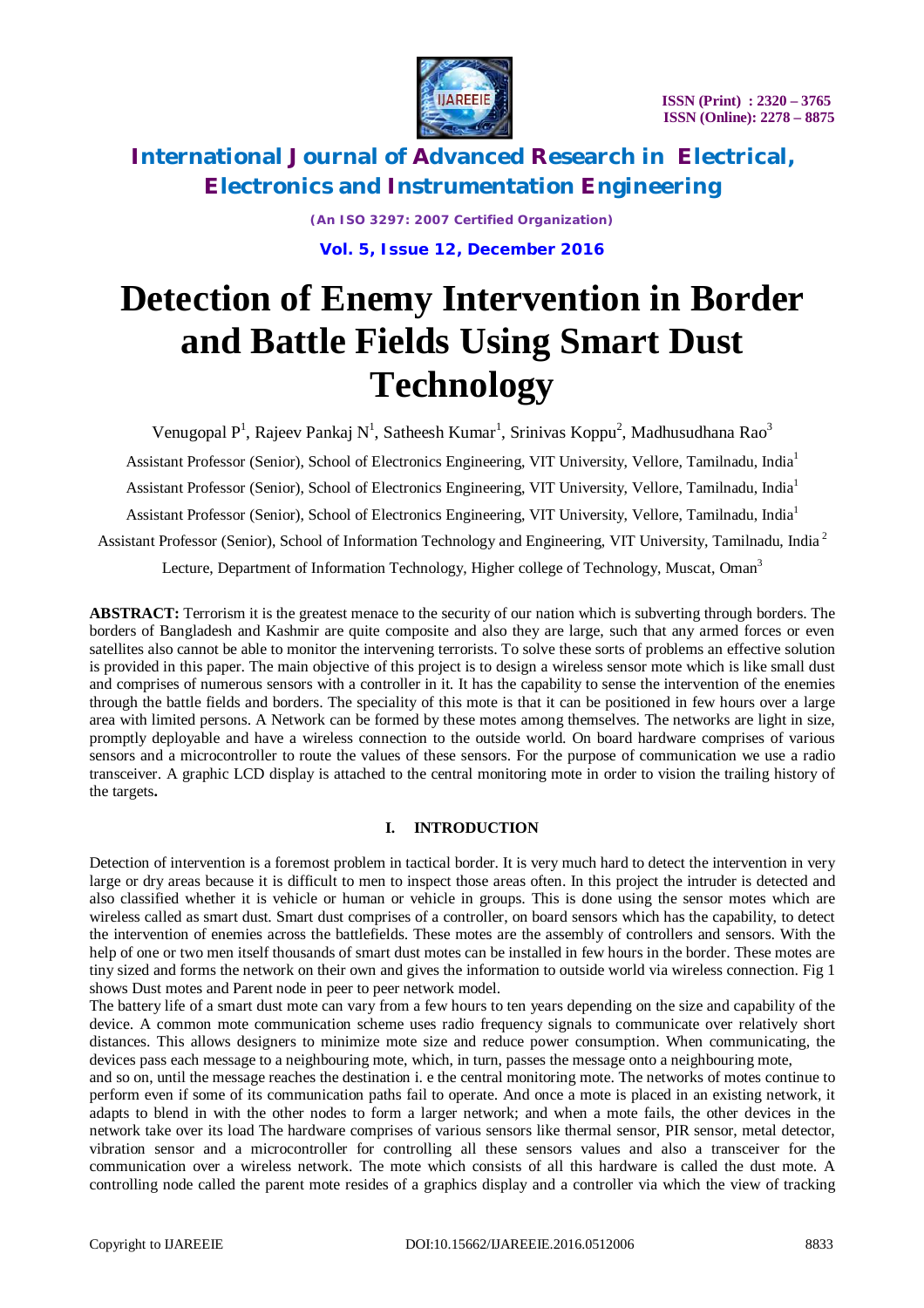

*(An ISO 3297: 2007 Certified Organization)*

### **Vol. 5, Issue 12, December 2016**

history is available. The parent node is the central monitoring node which is connected in peer to peer wireless network model.



Fig.1 Dust motes and Parent node in peer to peer network model

As mentioned in above figure M1, M2, M3, M4, M5, M6, M7 are the motes which comprises of various controllers and sensors. These motes are used for detection and classification of the intruder and pass the information to the central node via wireless communication.

#### **II. LITERATURE SURVEY**

There are several works carried out in the area of border surveillance. For example Kishore Kumar explains in his paper how the intruder can be classified [1]. The detail description about the smart dust is done by Dough Steel [12].As an example, the study conducted by T. J. Nohara explains the use of commercial approach to the deployment of radar surveillance [3]. The literature says, "surveillance solutions must be multi-mission suitable, scalable, flexible, maintainable, upgradeable, interoperable, shareable, and affordable", which is very true when it comes to border surveillance and other security systems. Smart dust system satisfies the above mentioned features and its compact size is an added advantage when deployed in the battlefields. To give another example, the work done by C. Neumann and his colleagues explains about the protection of our borderlines as well as military camps using Radar surveillance methods [4]. The challenges of remote border monitoring have been detailed in the work conducted by P. Pratap and his colleagues [5]. The paper discusses three major issues to be addressed to build an effective ground surveillance system and the issues are "providing reliable and efficient power", "providing adequate and timely maintenance to minimize downtime" and networking systems for effective data transmission". Concluding, the work says that a system that overcomes these challenges will provide a "cost-effective solution requiring minimal support infrastructure solution to meet border monitoring and protection needs." Smart dust system ensures that it meets these challenges, to be discussed in the following sections. The intruder can be tracked using the wireless sensor network is presented by Jisha R C,Maneesha[2].

Numerous other works were carried out in designing border surveillance systems and also improving on the existing methodologies. Most of the works carried out was about improving on the existing Radar technologies, using unmanned air vehicles and fibre optic sensing [3][4][6][7].This paper proposes a system based on smart dusts for border surveillance applications that can help solve many of the challenges posed by conventional systems especially concerned to power consumption, maintainability, safety and coverage. The system structure of the smart dust networks is presented in the next section followed by the hardware and software design in the third and fourth sections. The third section also details about the components used and it's set up. The software design section also includes a high level flow chart for the system and the forthcoming section describe the output obtained when the system was put under test. The final section describes the features, few concerns and some enhancements of the proposed project. Few papers use the concept of image processing. A. Greenbatt presents in his paper that automated detection systems for border intrusion exist, but many of them require expensive electronics and lengthy installation procedures. He introduces a novel image processing algorithm that detects and tracks moving targets and, when coupled with infrared sensors, can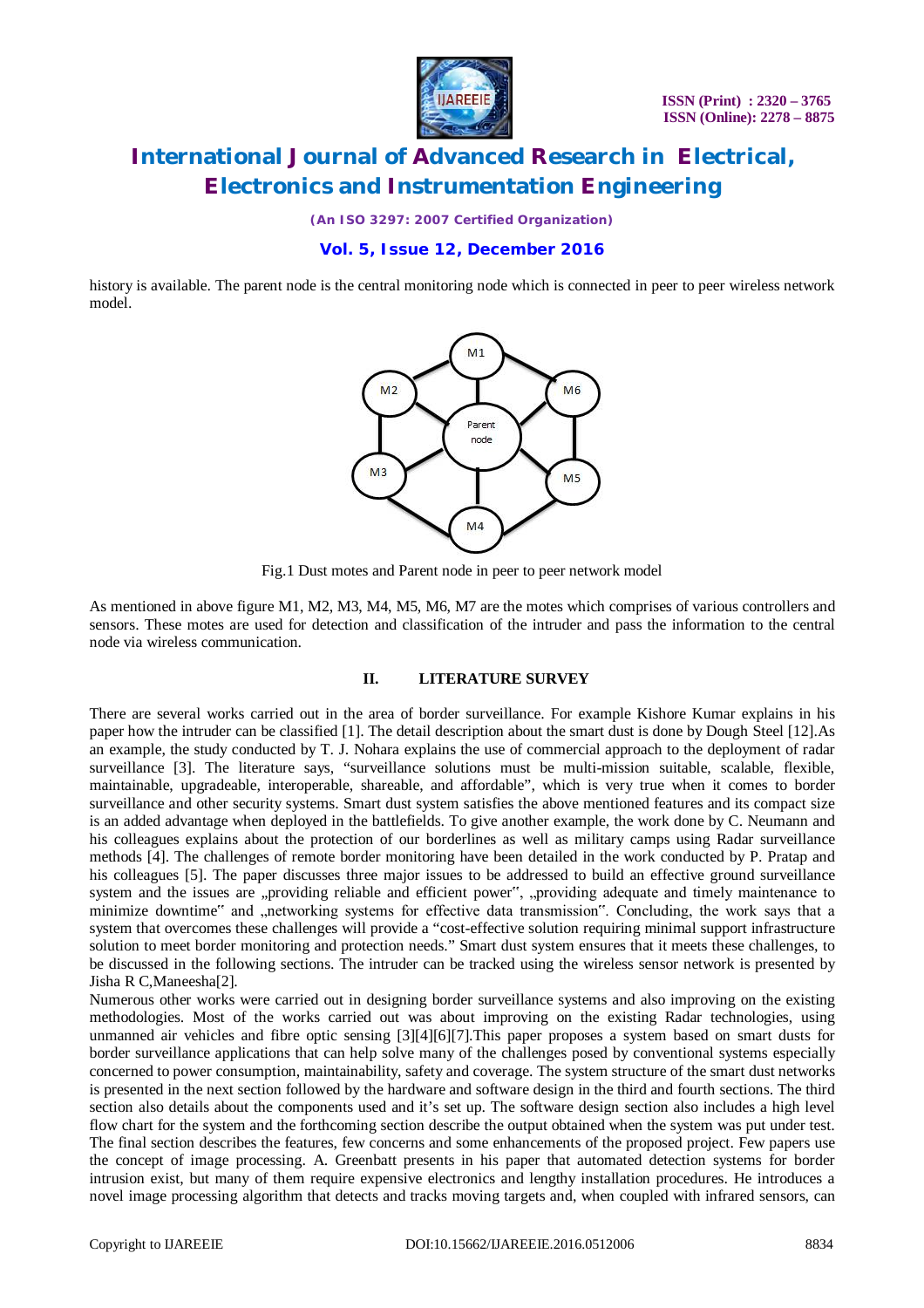

*(An ISO 3297: 2007 Certified Organization)*

### **Vol. 5, Issue 12, December 2016**

detect temperature changes in the earth that may indicate paths being constructed for border crossing under the surface [10]. Some papers use neural networks for detecting and classifying the intruders [9]. Sometimes the sensors which are used create a false alarm. This is detected and explained by Kondaveeti in his presentation. He enlightens that the sensors can respond to a variety of stimuli, sometimes reacting to meaningful events and sometimes triggered by random events which are considered false alarms. In order to avoid this a supplement of human intelligence in a sensor network framework that can assist in filtering and real-time decision making from the large volume of data generated [8]. Even fibre optics where used for the communication when an intruder is found. This comes under wired communication which is elucidated by J. C. Juarez [11]. Fibre optics cannot be used in dense areas, so the smart dust satisfies all these issues.

#### **III. SMART DUST**

Intrusion detection is a major problem in dense borders. Timely detection of intrusion is the very sensitive part in detecting the intrusion. When intrusion happens in large terrain or rough areas it is hard to detect, since surveying those areas through men becomes a difficult task. Intrusion detection in the given application normally deals with the detection of objects and classifies it in to human or vehicle or groups and track the enemy intrusion. Enemy intrusion is identified, classified and tracked by using the next generation intelligent ultra-small dust like wireless sensor motes which has multiple on board sensors and a controller, which has the ability to detect an enemy intrusion across borders and battlefields. These smart dust motes are the collection of sensors and a controller. Thousands of these smart dust motes can be deployed across the border in a few hours by one or two men. These motes are small in size and are rapidly deployable and they form a network on its own and give the result to the outside world through wireless connection.

On board hardware consists of variety of sensors such as vibration/seismic, magnetic, acoustic and thermal signature recognition, and microcontroller for processing these sensor values and a radio transceiver for communication over a wireless network. The mote consists of all this hardware is called the dust mote. The parent mote (controlling node) consists of a controller and a graphics display through which the tracking history can be viewed. The central monitoring node acts as a parent node and is connected in a peer to peer wireless network model. So that if there is a fault/mote is not working we can identify it and rectify it easily as all motes are connected in peer to peer network.

Smart Dust is commonly used as a synonym for tiny devices that combine sensing, computing, wireless communication capabilities, and autonomous power supply within a volume of only few cubic millimetres at low cost. The small size and low per-device cost allows an unobtrusive deployment of large and dense Smart Dust populations in the physical environment, thus enabling detailed in-situ monitoring of real-world phenomena, while only marginally disturbing the observed physical processes. Smart Dust is envisioned to be used in a wide variety of application domains, including environmental protection (identification and monitoring of pollutions), habitat monitoring (observing the behavior of animals in their natural habitats), and military systems (monitoring activities in inaccessible areas). Due to its tiny size, Smart Dust is expected to enable a number of novel applications. For example, it is anticipated that Smart Dust nodes can be moved by winds or can even remain suspended in air, thus supporting better monitoring of weather conditions, air quality, and many other phenomena. Also, it is hard to detect the bare presence of Smart Dust and it is even harder to get rid of it once deployed, which might be helpful for many sensitive application areas.

Smart Dust, creates a wireless network of Nano scaled sensors, called motes, across a battle space, like dust on furniture, yielding real-time information about enemy or friendly movements, habits, and intentions. Doctrinally, Smart Dust offers the advantages of ubiquity, flexibility, timeliness, and persistence of intelligence to military leaders, planners, and operators. The molecular size of motes minimizes their noticeable footprint providing access to locations normally unavailable to traditional persistent surveillance applications while still covering a large area at reasonable cost. Information delivered on demand at the speed of electronic communication to the strategic, operational, and tactical levels of warfare turns planning and execution unknowns into reliable facts. Furthermore, equipping each mote with different types of sensors offers instantaneous information flexibility for analysis conducted by soldiers in the field or analysts via reach back. Similar to the limitations of the enabling technologies, environment, sensor range, and frequency jamming constrain the usefulness of Smart Dust. High wind conditions overcome the static-electric effects of particle lifting dust, dirt, and Nano scaled sensors away from intelligence areas of interest. As Nano scaled motes settle into the crevices of the battle space, environmental elements of all sizes from ant hills to foliage to mountains limit the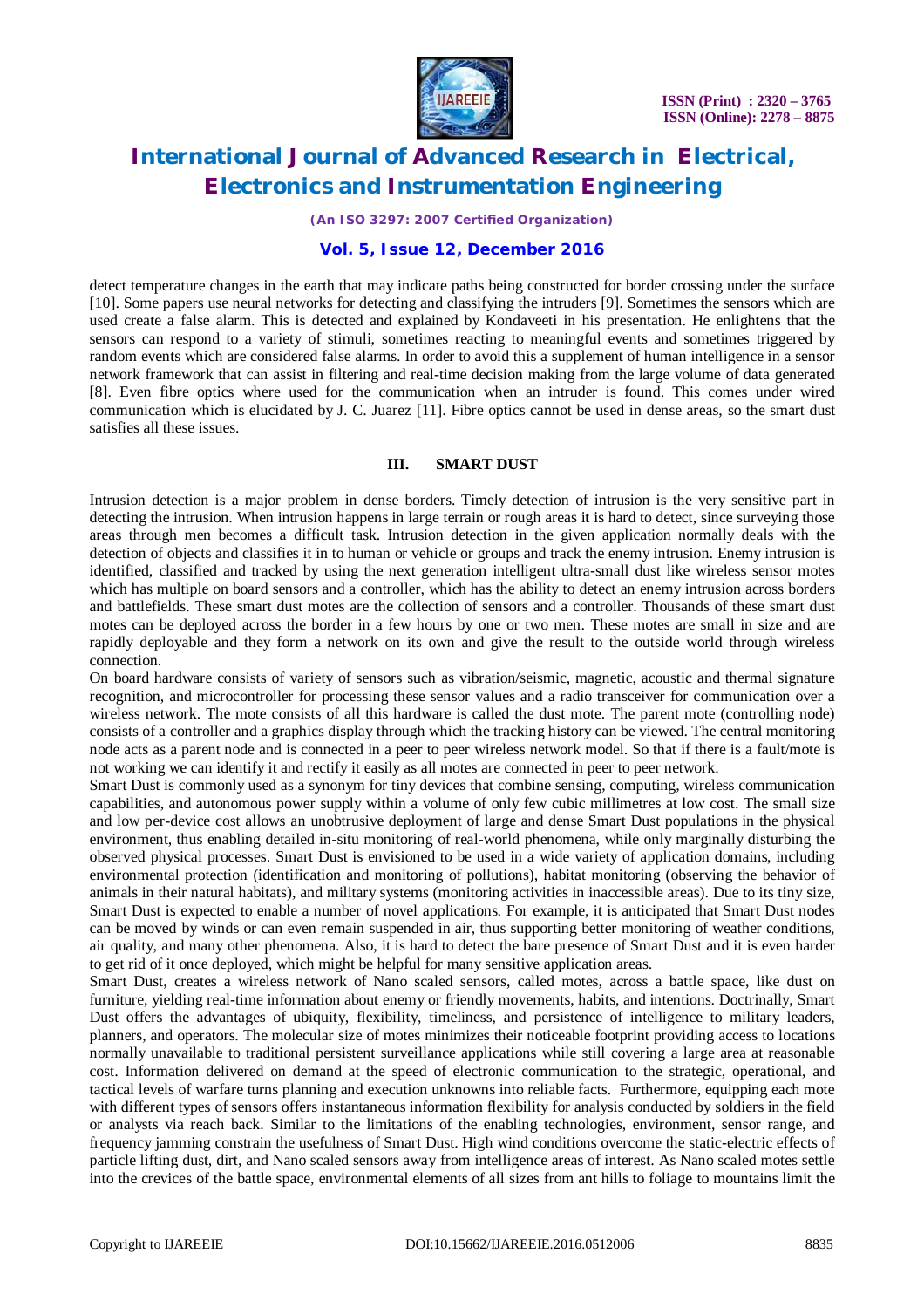

*(An ISO 3297: 2007 Certified Organization)*

#### **Vol. 5, Issue 12, December 2016**

line-of-sight range of wireless sensor networks. Furthermore, with a dependency on wireless communication, jammers or electro-magnetic pulses potentially disrupt the network's reliability and accuracy.

#### **IV. DESIGN OF SMART DUST NETWORK**

The given system consists of dust mote. These dust motes when communicating, passes each message to a neighbouring mote, which, in turn, passes the message onto a neighbouring mote, and so on, until the message reaches the destination i. e the central monitoring mote. The network of the motes continues to perform even if some of its communication paths fail to operate. And once a mote is placed in an existing network, it adapts to blend in with the other nodes to form a larger network; and when a mote fails, the other devices in the network take over its load and a central monitor mote which comprises of pic microcontroller and LCD Display. This central monitor mote receives the data's which are the sensor values from the dust mote through zigbee and keeps track of the history in the LCD Display.



Fig.4 Smart Dust Motes System

The smart dust mote consists of several sensors like,

- > MICROCONTROLLER: PIC 16F877A controls the smart dust mote.
- > COMMUNICATION: Zigbee protocol for communication between motes.
- > VIBRATION SENSOR: MEMS accelerometer to sense the vibrations.
- > TEMPERATURE SENSOR: To sense the temperature.
- $\triangleright$  METAL DETECTOR: Enemies carrying weapons and migrating in vehicles can be found by this sensor.
- PIR SENSOR: The differentiation between man and animal can be detected by this sensor.<br>
REID: REID: REID: RV4 consists of three components in two combinations: a transceiver (trans
- RFID:RFID systems consist of three components in two combinations: a transceiver (transmitter/receiver) and antenna are usually combined as an RFID reader.A transponder (transmitter/responder) and antenna are combined to make an RFID tag. An RFID tag is read when the reader emits a radio signal that activates the transponder, which sends data back to the transceiver.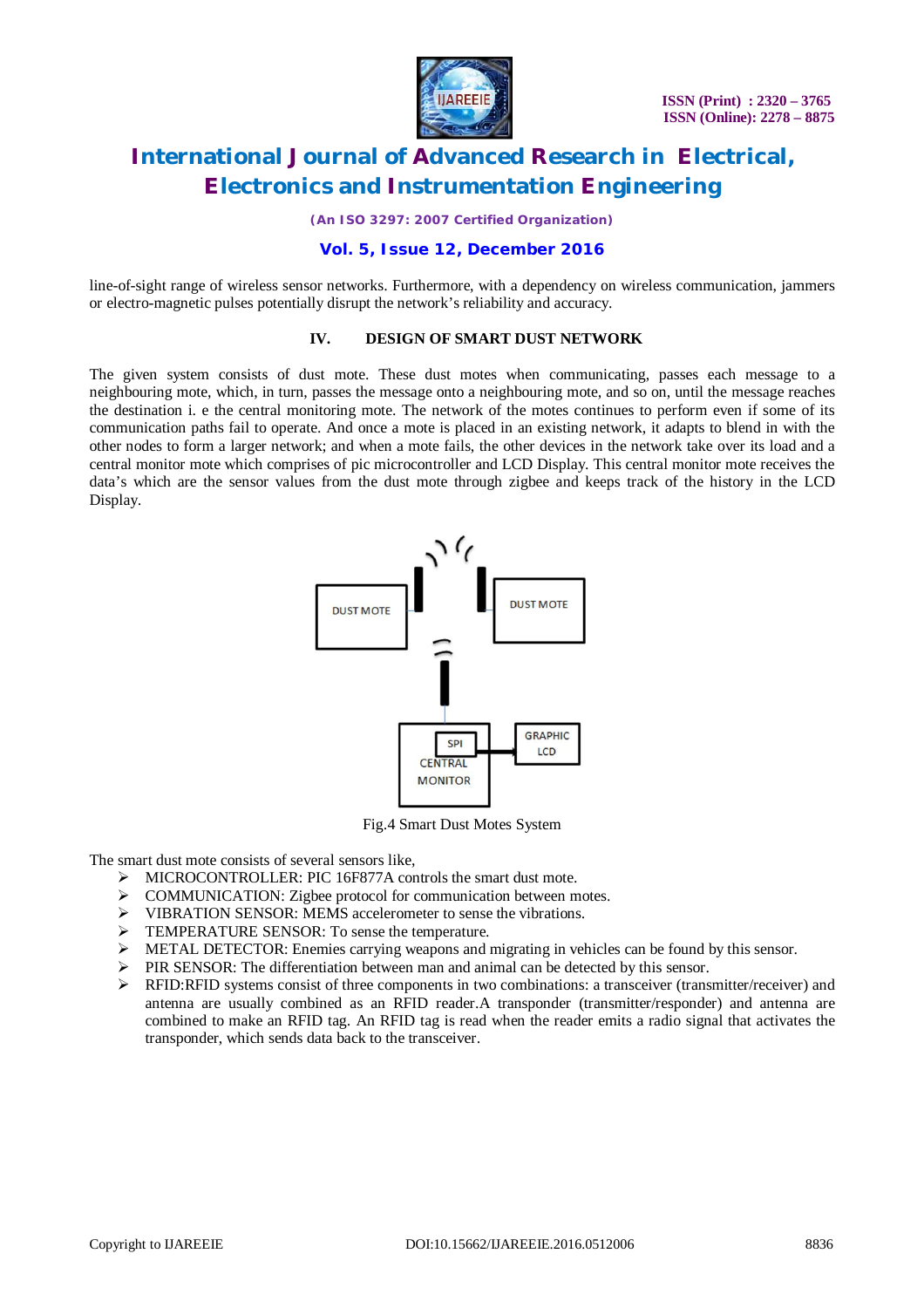

*(An ISO 3297: 2007 Certified Organization)*

### **Vol. 5, Issue 12, December 2016**



Fig.5 Block diagram of Smart Dust Mote

As shown in above figure all the sensors are connected to the microcontroller. When the intruder is a human being then the PIR sensor sends the information to the microcontroller that human is detected and at the same time if the intruder is carrying a metal with him/her then then the metal detector sends information like metal detected. If some vibrations like group of people or some vehicle is entering the border then the vibration sensor gives information like vibration found. If there is any forest fire the temperature sensor senses it and directs the information to the controller. Now controller collects all these information and transmits to the receiver via zigbee. The receiver displays all the gathered information in pc.

#### **V. SIMULATION RESULTS**

The Project simulations are done using Proteus simulation software.The Fig 6describes the change in metallic detector when a metal is detected at the transmitter. Here a high granularity potentiometer (RV2) is connected to Port A of Peripheral Interface Controller (PIC 16F877A). A LCD display is connected to the Port D of the pic microcontroller. Initially the value of the metallic detector will be as 0, if any metal is detected in the border the value of the metal detector gradually increases. When the strength of the metal increases the LCD display displays the highest value of 255 which indicates that the metal is detected. In this result RV2 represents the metal detector...



Fig 6 Detection of Metal at the transmitter side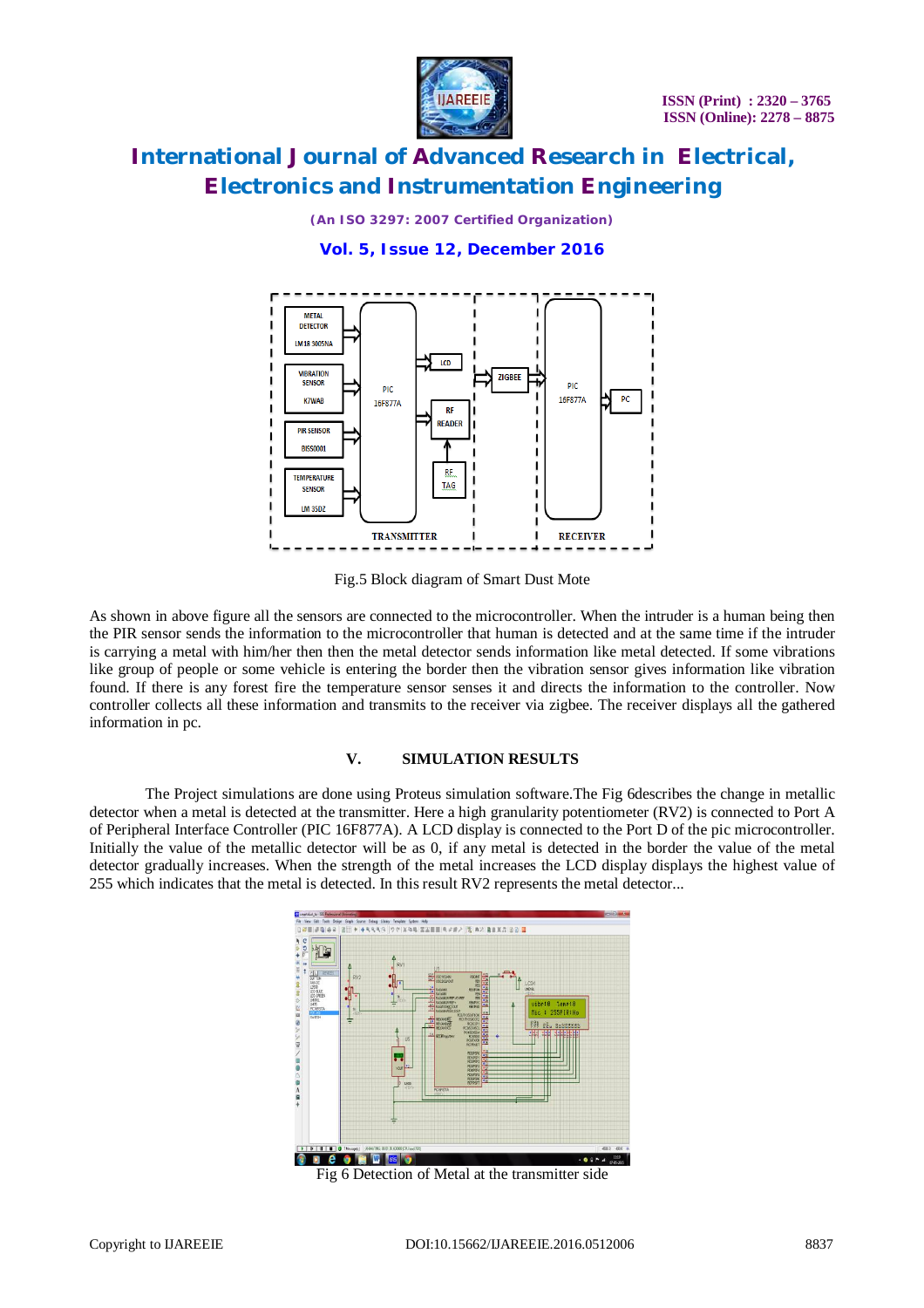

*(An ISO 3297: 2007 Certified Organization)*

### **Vol. 5, Issue 12, December 2016**

The Fig 7 shows the simulation result of the metal detector at the receiver. Whenever a metal is detected at the transmitter it sends the detected information to the receiver. The LCD display at the receiver which is connected to Port D of PIC 16F877A shows the status like wireless detected which spectacles that some metal is detected by the metal detector at the transmitter



Fig 7 Detection of Metal at the receiver side

The Fig 8 describes the change in vibration sensor when some vibrations are detected at the transmitter. Here a high granularity potentiometer (RV2) is connected to Port A of Peripheral Interface Controller (PIC 16F877A). A LCD display is connected to the Port D of the pic microcontroller. Initially the value of the vibration sensor will be as 0, if any vibrations caused due to some group of intruders or due to some movement of vehicles, then the value of vibrations increases. When there is more vibration, then the LCD display displays the highest value of 127 which indicates that some group of intruder or some vehicle has been entered in the border. In this result RV2 represents vibration sensor



Fig 8 Detection of vibrations at the transmitter side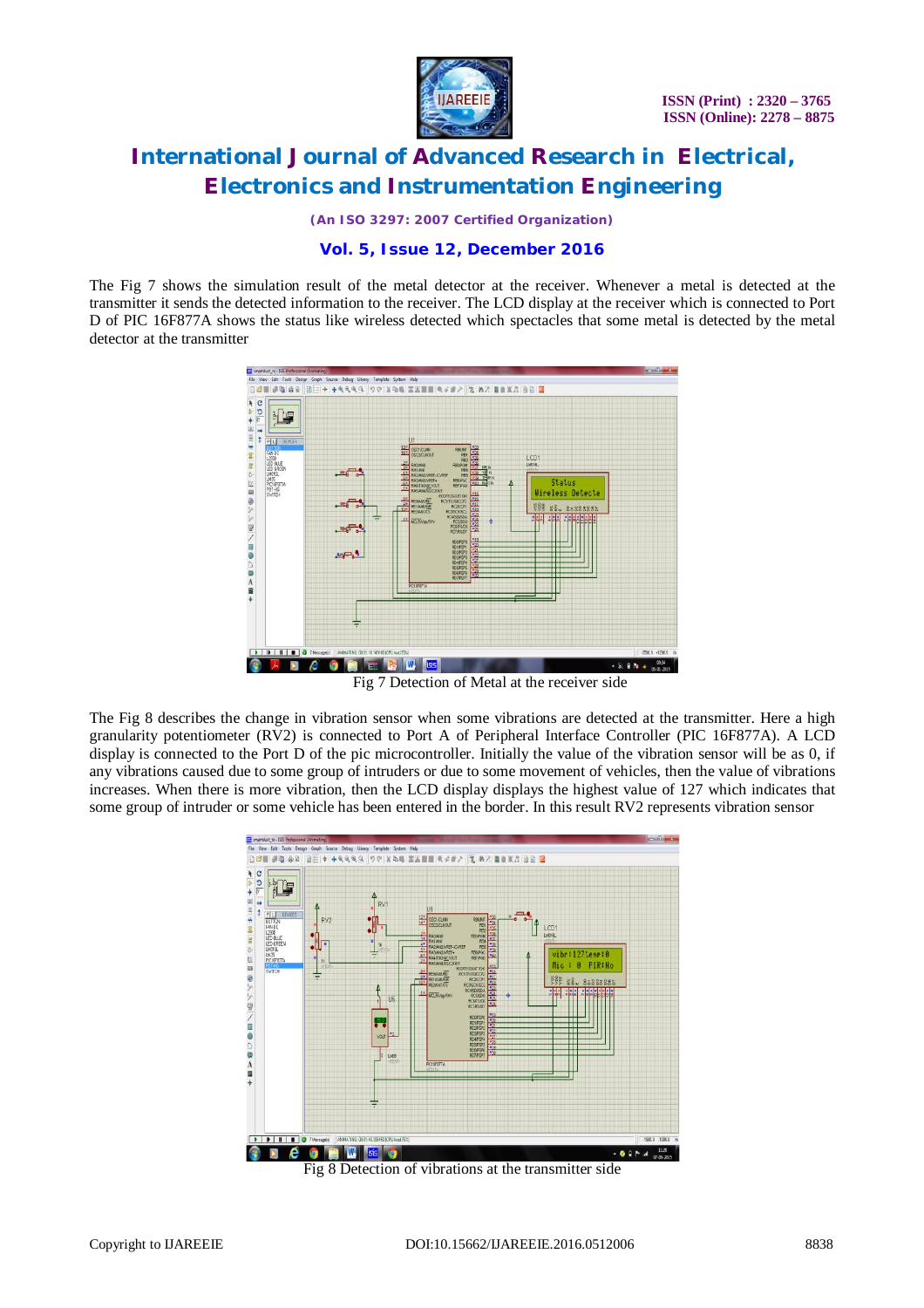

*(An ISO 3297: 2007 Certified Organization)*

### **Vol. 5, Issue 12, December 2016**

The Fig 9 shows the simulation result of the vibration sensor at the receiver. When some vibrations caused due to group of intruder or due to some vehicles are detected at the transmitter, the controller sends the detected information to the receiver. The LCD display at the receiver which is connected to Port D of PIC 16F877A shows the status like Intruder Detected which specifies that some vibration is detected by the vibration sensor at the transmitter.



Fig 9 Detection of vibrations at the receiver side

The Fig 10 shows whether the intruder is a human being or not with the help of PIR. Here a switch is connected to Port B of Peripheral Interface Controller (PIC 16F877A). A LCD display is connected to the Port D of the PIC microcontroller. At first the status of PIR sensor in the LCD display will be a NO, but when an intruder enters the border and if the intruder is a human being then the PIR sensor displays YES in the LCD display.



Fig 10 Detection of human at the transmitter side

.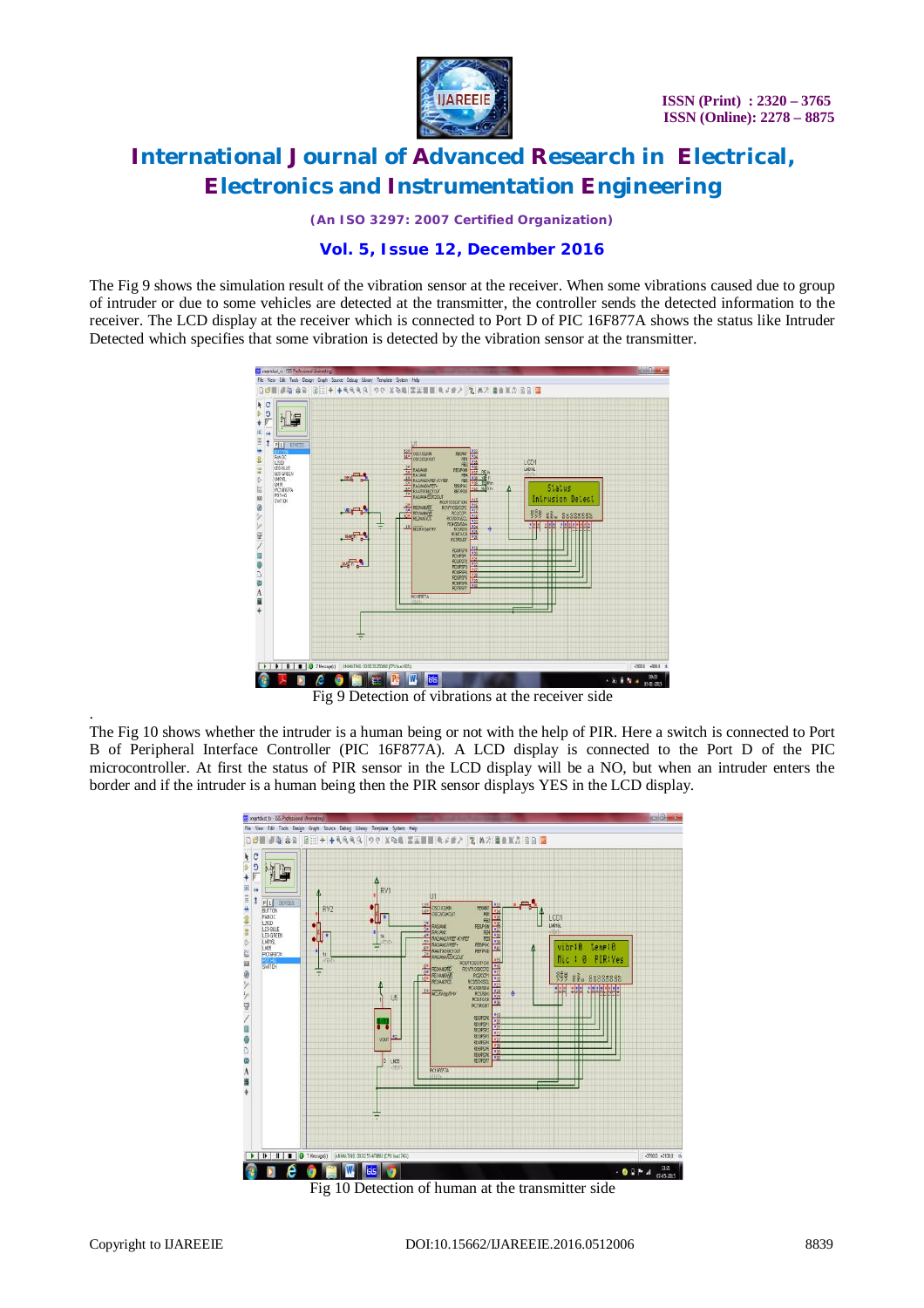

*(An ISO 3297: 2007 Certified Organization)*

### **Vol. 5, Issue 12, December 2016**

The Fig 11 shows the simulation result of the PIR sensor at the receiver. When some intruder is detected by the PIR sensor at the transmitter, the controller present at the transmitter side sends the detected information to the receiver. The LCD display at the receiver which is connected to Port D of PIC 16F877A shows the status like Human Detected which specifies that intruder has entered and that intruder is a human being.



Fig 11 Detection of human at the receiver side

The Fig 12 shows the temperature range in the border. Here a temperature sensor LM35 is connected to Port A of Peripheral Interface Controller (PIC 16F877A). A LCD display is connected to the Port D of the PIC microcontroller. The temperature ranges from -55 $^{\circ}$ C to 150 $^{\circ}$ C. When the temperature value goes beyond 25 $^{\circ}$ C it is detected that some forest fire has occurred and the transmitter sends the information to the receiver.



Fig 12 Detection of temperature range at the transmitter side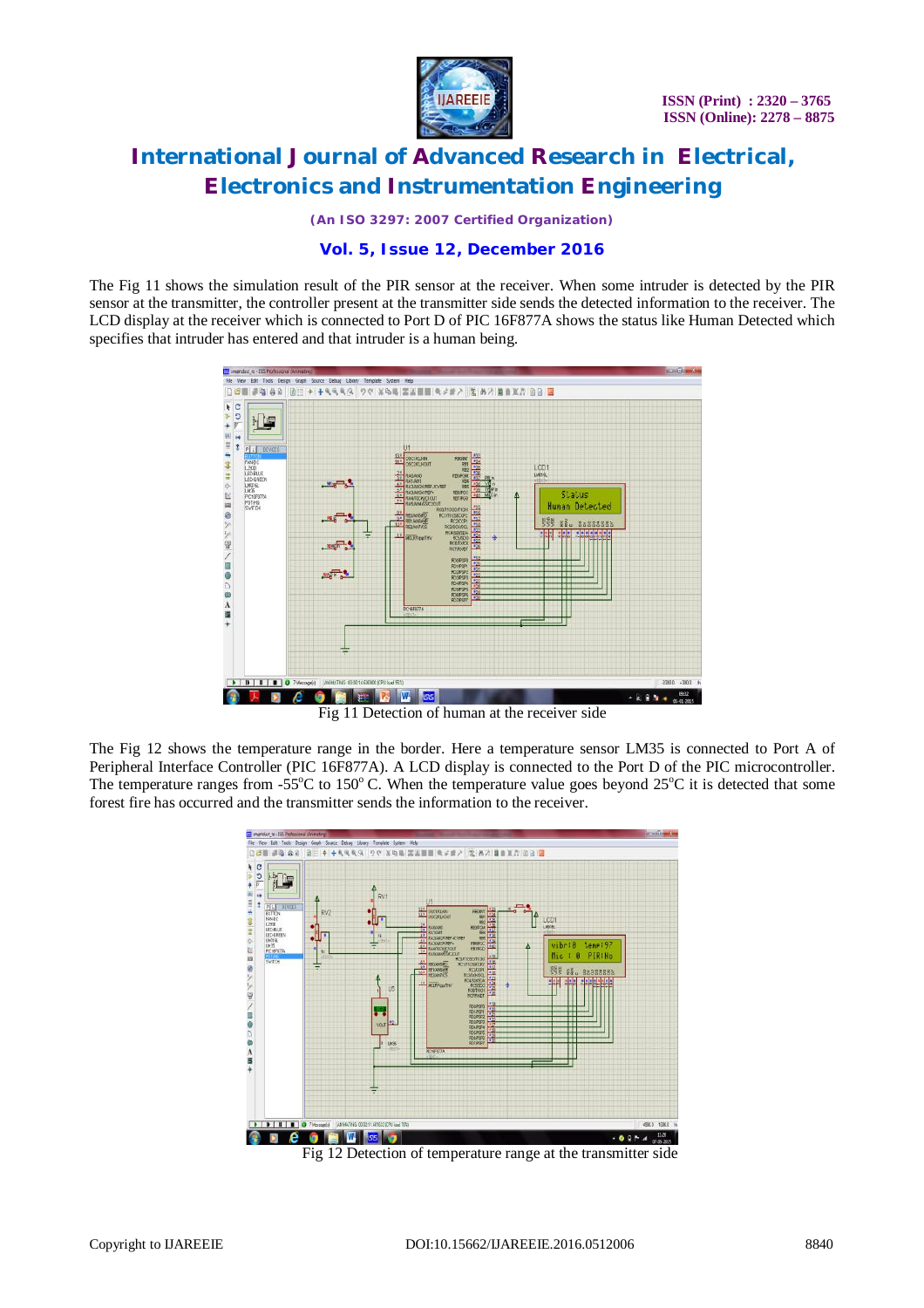

*(An ISO 3297: 2007 Certified Organization)*

### **Vol. 5, Issue 12, December 2016**

The Fig 13 shows the simulation result of the temperature sensor at the receiver. When the temperature range goes beyond the normal temperature at the transmitter, the controller present at the transmitter sends the detected information to the receiver. The LCD display at the receiver which is connected to Port D of PIC 16F877A shows the status like fire detected which specifies that forest fire has occurred in the border.





#### **VI. HARDWARE RESULTS**

Fig. 14 shows the hardware setup of transmitter side of the smart dust mote. This mote comprises of a transformer, multi power supply, zigbee, pic controller and sensors. The sensors sense the various interventions like human being, vibrations, metals and forest fire. The information from sensors are collected by the microcontroller and then sent to the receiver via zigbee.

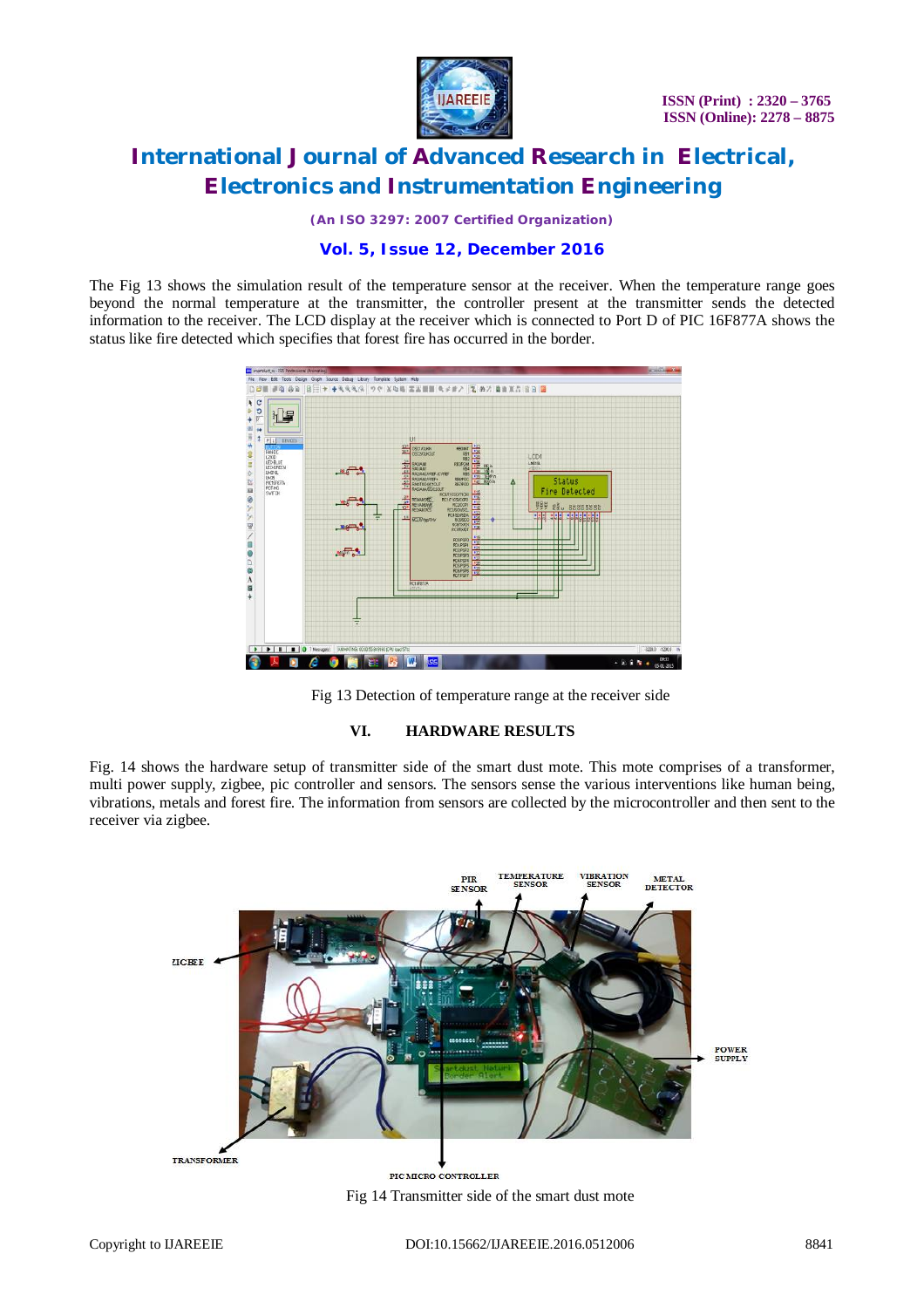

*(An ISO 3297: 2007 Certified Organization)*

### **Vol. 5, Issue 12, December 2016**

The receiver side hardware setup is shown in Fig.15 . It consists of a power supply, zigbee and a transformer. The receiver board is connected to a pc. When sum intruder is detected in the border the transmitter sends the information to receiver via zigbee. For example if a human is detected, then pc at the receiver side displays that the "human is detected".



Fig 15 Receiver side of the smart dust mote

#### **VII. CONCLUSION**

In summary, enemy intrusion is detected by combination of sensors interfaced with the controller. In this project Temperature Sensor, Vibration sensor, Metallic detector and PIR sensor are used to detect enemy intrusions like human or group of persons and vehicle intrusion. By using this application, human life can be saved to greater extent, since these motes does the enemy intrusion and tracking job. The solutions presented here are by no means comprehensive but are representative of the systems engineering tasks that must be undertaken when designing a border monitoring system. One aspect of the design that was not considered here, but is a potential for future study is the type of towers used and the flexibility that can be achieved with a hybrid set of elevated platforms. A combination of fixed surveillance towers, fixed communications towers, and mobile surveillance systems can cover the border areas, provide the ability to respond quickly to potential threat situations and reduce cost. Another aspect for future consideration is the scalability of the border monitoring system. A modular design with built in flexibility for the integration of transportable, man-portable and unattended ground sensor solutions can allow quick response to changes in ingress routes or operational needs. A flexible system also provides the option to integrate sensors on a man-portable platform which can then be used in urban settings where permanent installation of large towers is not feasible.